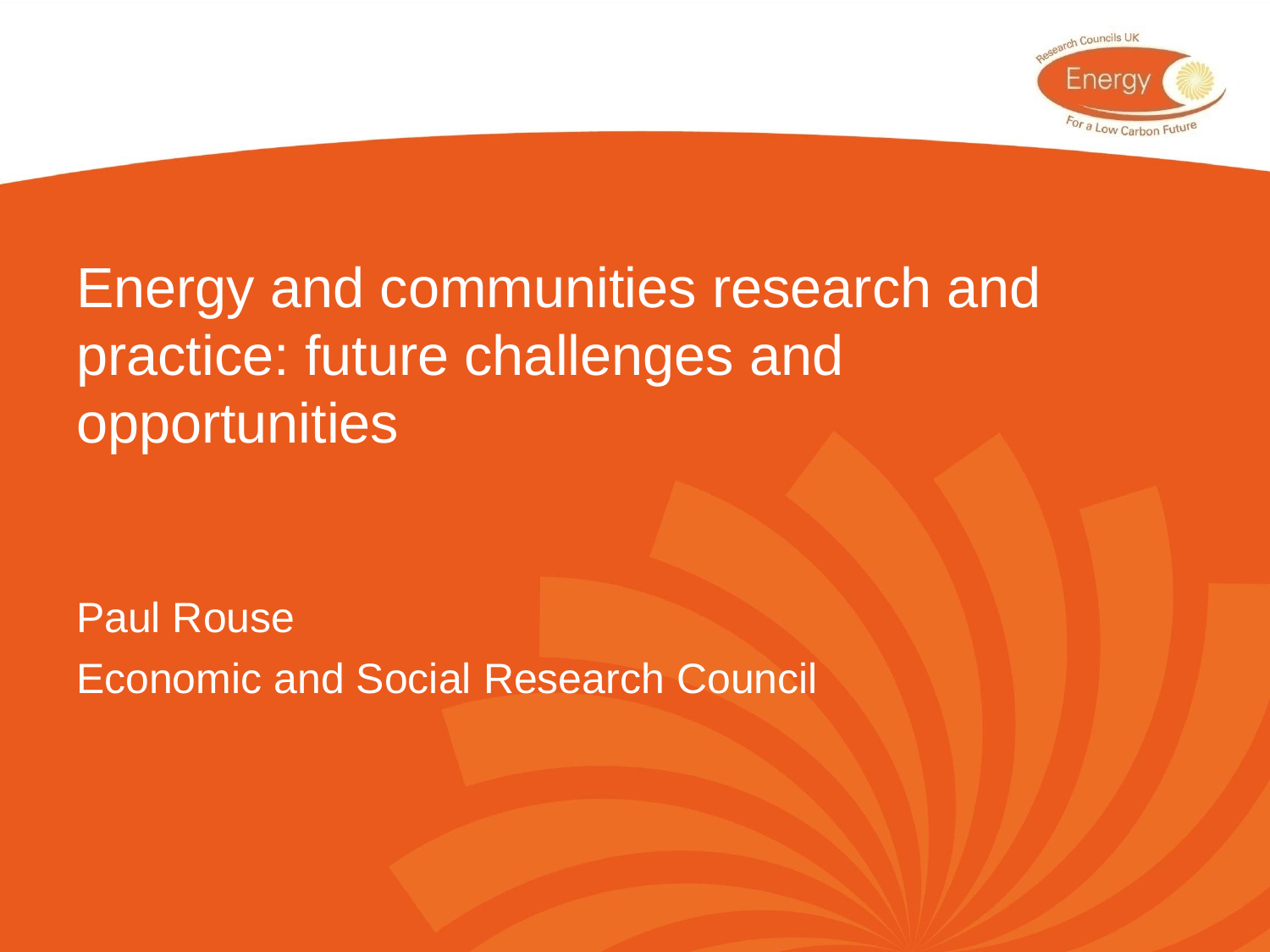# **UK's Research Council's Energy Programme**



*'To position the UK to meet its energy and environmental targets and policy goals through high quality research and postgraduate training.'*

Launched with investment announced in 2002 and continues to be a major investment strand (£540m over 4 years from 2011-15 Spending Review period).

#### **Key UK Targets:**

- 80% reduction in greenhouse gas emissions by 2050.
- 15% of energy from renewable sources by 2020.  $\sqrt{2}$
- Increases in energy efficiency.  $\bullet$

#### **Drivers**:

- Tackling climate change by reducing carbon dioxide emissions both within the UK and abroad.
- Ensuring energy security.
- Ensuring energy affordability.  $\sqrt{2}$



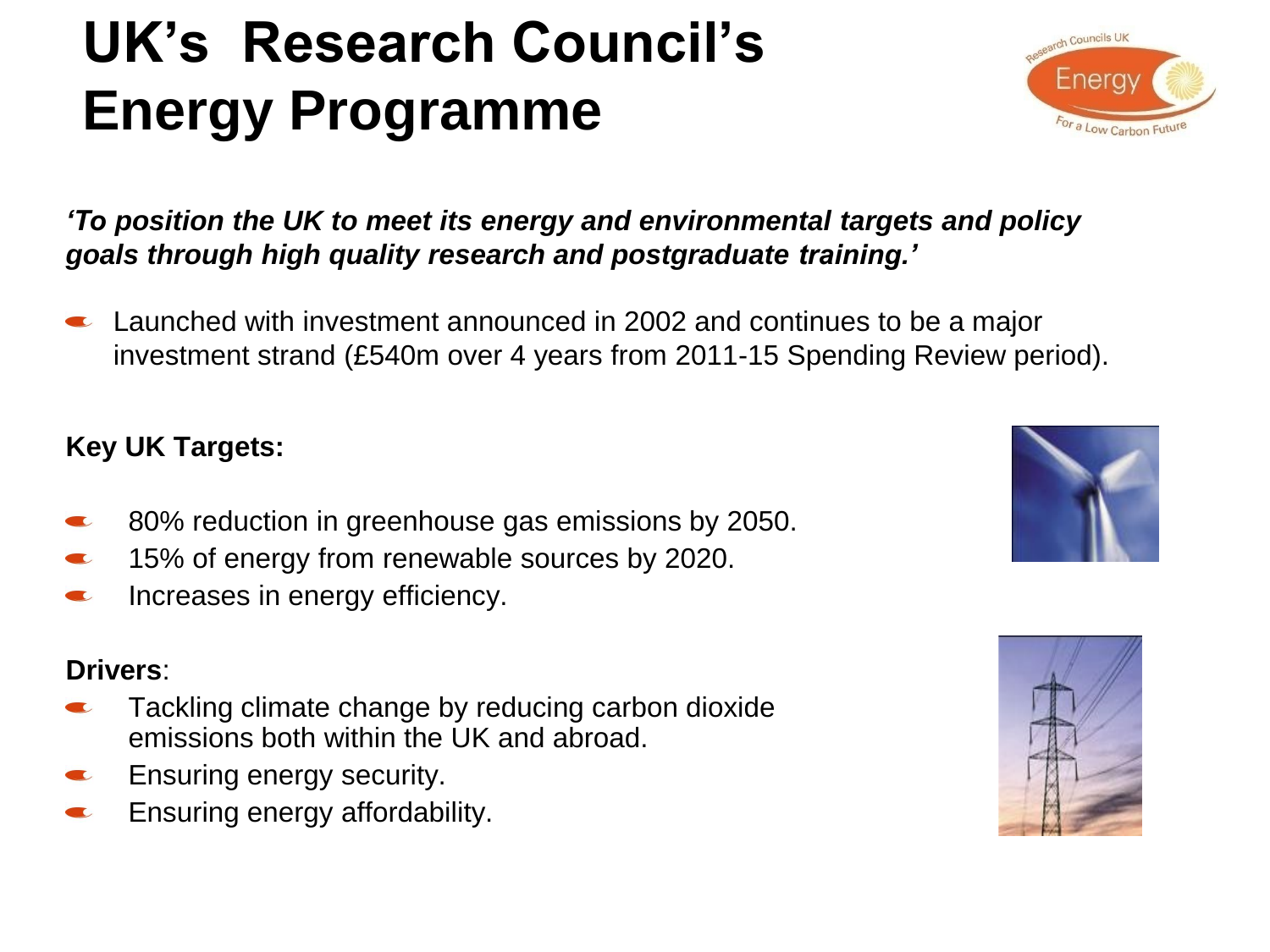## **Opportunities and Challenges for Research Funders**



 $\bullet$  Communities are at the heart of solutions to (all?) energy agenda

#### **Challenges**

- Relationship and consortia building
- **■** Strategic alignment of interests in order that research is appropriately directed and useful to communities.
- **■** Developing understandings of needs and benefits of engagement
- **EXECUTE:** Funding rules and regs
- $\blacksquare$  Identifying appropriate communities and bodies to work with
- **E** Developing direct partnerships or partnerships through intermediaries
- **Communities capacity to engage (their time,** resources etc) and ours.



Driving Innovation

For a Low Carbon Future

arch Councils UK

Eneray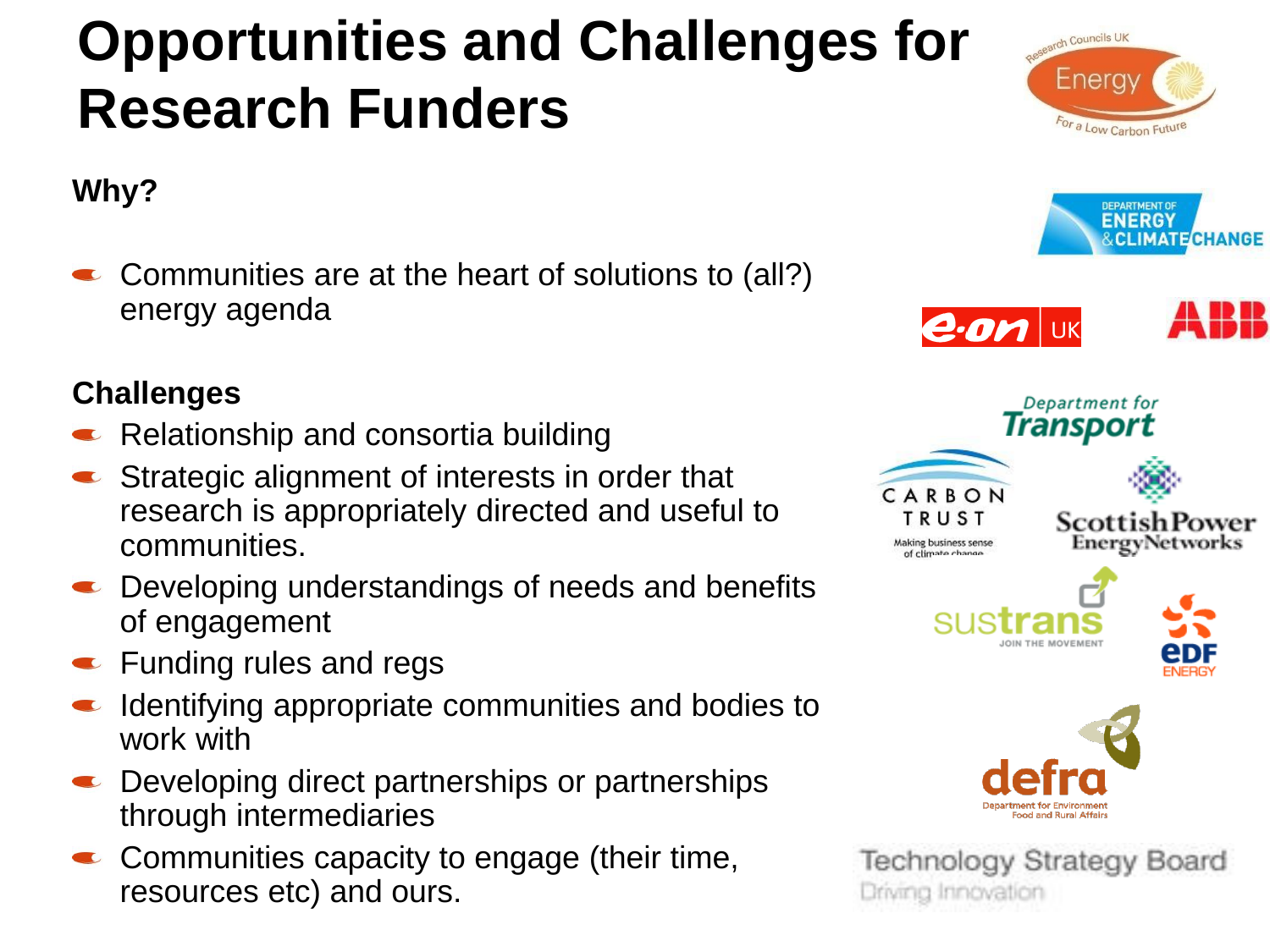### **Challenges for Researchers and Communities**



- Developing understandings of needs and benefits of engagement (both between and within communities, the academe and other stakeholders)
- **Funding rules and regs**
- $\blacksquare$  Identifying appropriate communities and bodies, who should we work with?
- Communities capacity to engage (time, resources etc)
- Ensuring what is done is salient, useful and practical, and delivered in appropriate ways
- Evolving methods, concepts and theory

#### **So, perhaps not so different?**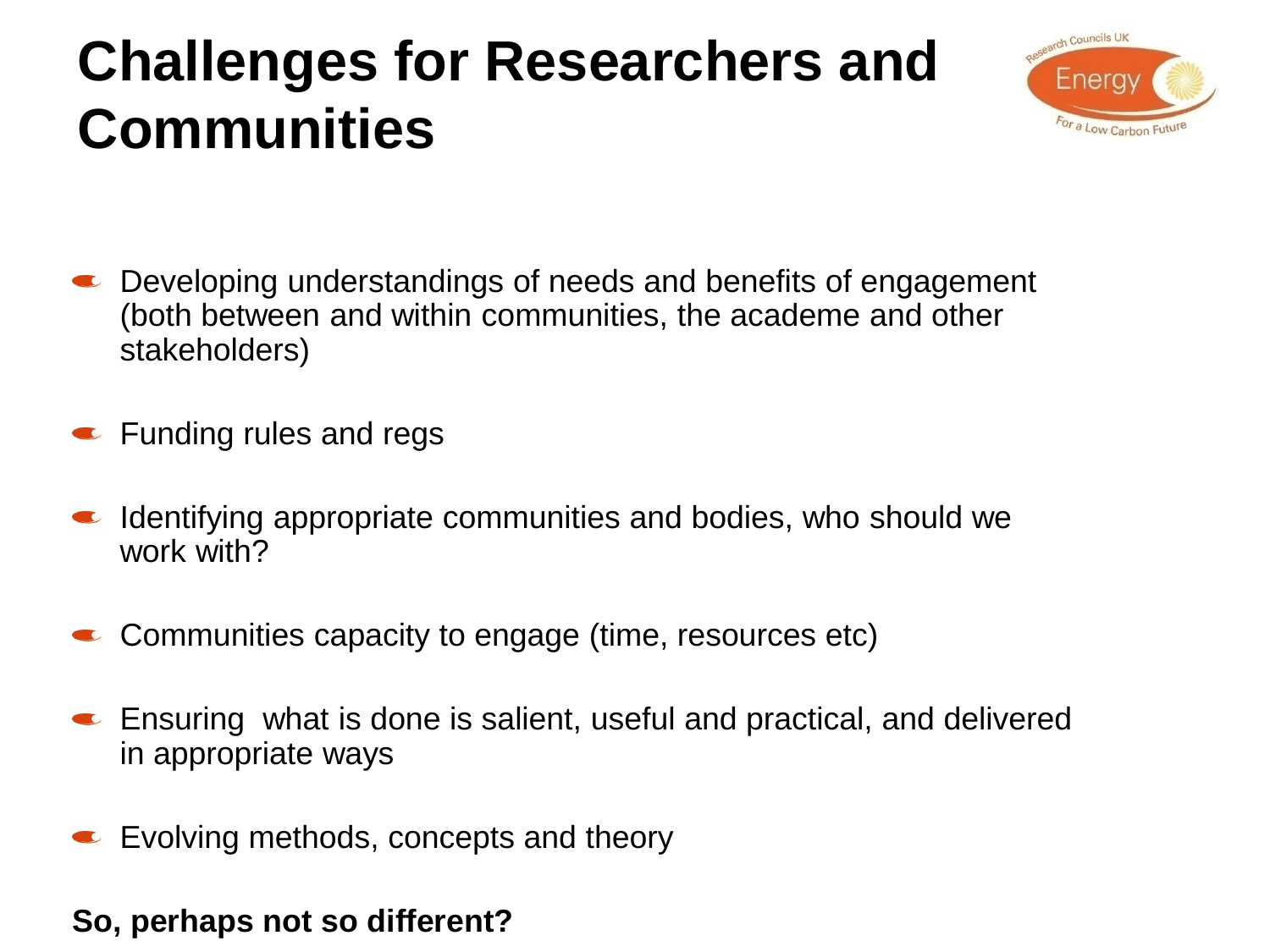## **The challenges of interdisciplinarity and whole systems** :



**From a research council's perspective**

- Social scientists reluctance?
- **Epistemic differences**
- $\bullet$  Practicalities language, methods, RAE, peer review, publication and other measures of esteem, time and resources
- Identification of expertise of researchers (as energy or wind, PV, nuclear or social policy, political science or psychology etc)

**T** research councils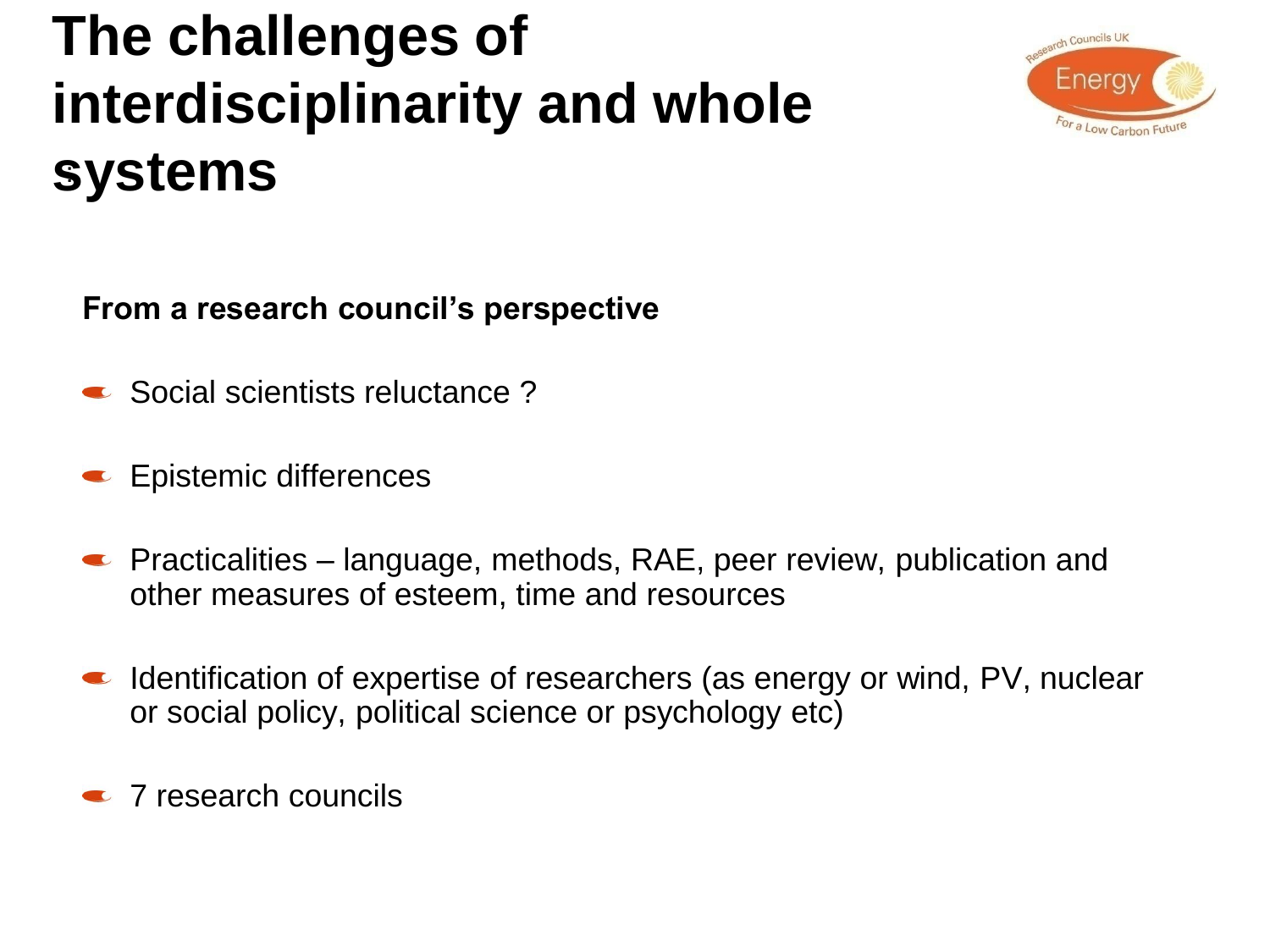# Future opportunities for international research support



- Increasing research council funding flexibility
- $\blacksquare$  Future Earth will pay particular attention to communities in co-design and production
- Horizon 2020's 'Secure, Clean and Efficient Energy' objective specifically includes communities and cities. 60% of the total budget will be related to sustainable development
- Belmont Forum potentially
- The Energy Programme Road map